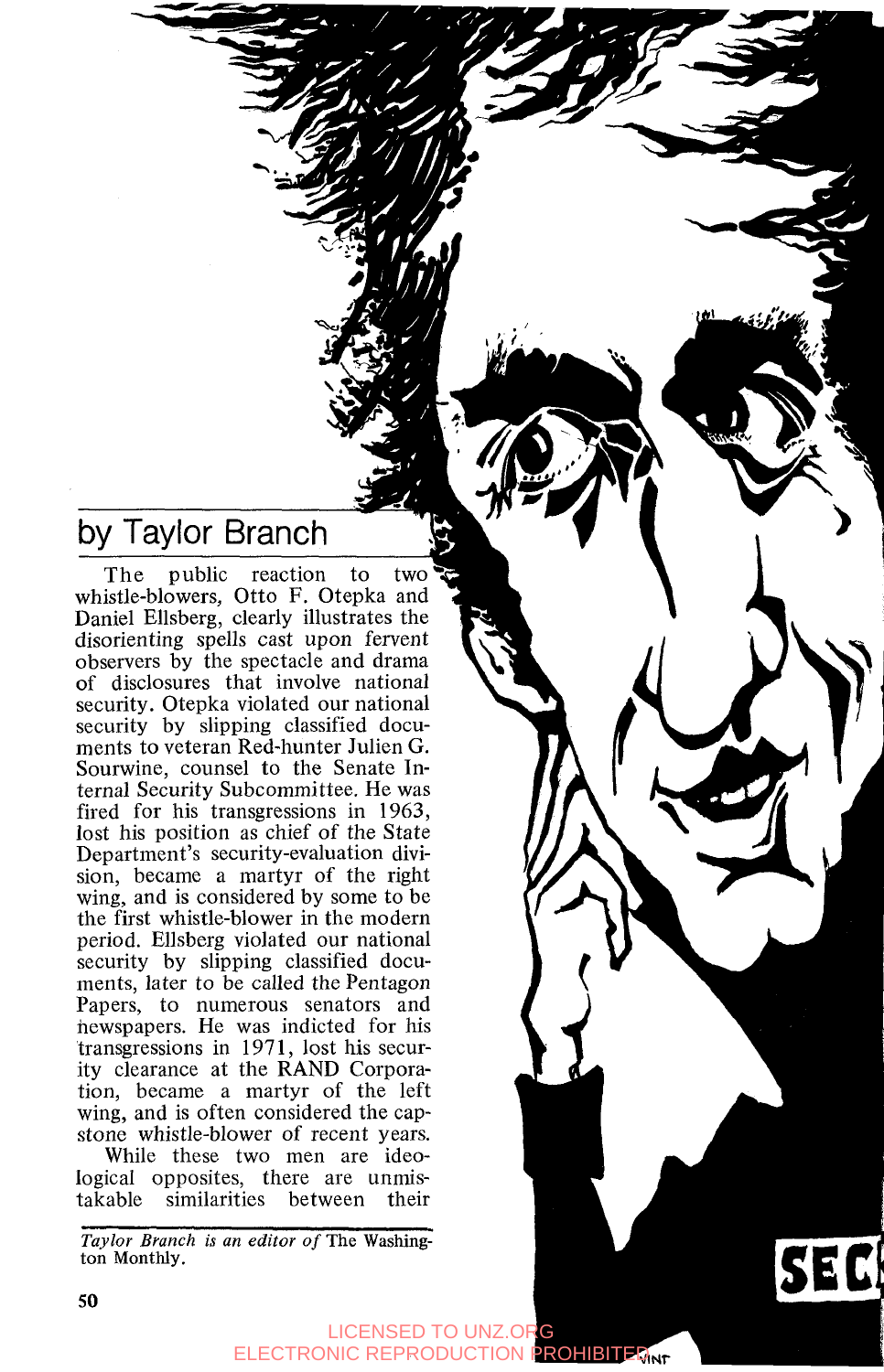# The Odd Couple: Ellsberg **and Otepka**



respective exploits, viewed on a suitably high plane of reflection after all the human juices and interesting particulars have been drained away to leave the arid generalities in which lawyers earn their keep. Like colliding planets, Ellsberg and Otepka still operate by the same laws of motion in some ways, following their higher instincts regarding the public interest as they see it, exposing treachery in places of power regarding questions of life and death. These similarities suggest that anyone who wants to fight institutional rigor mortis by encouraging people to speak out from within government is obliged by honesty and consistency to take his Otepkas with his Ellsbergs, and vice versa-to take a man like Otepka, who thought his bosses were ruining the country by being too sweet to communists everywhere, with one like Ellsberg, who thought his former colleagues were ruining the country by killing numerous people and lying about the whole affair. Regardless of who is right on the lofty world-view questions, the comments on the two men by prestigious newspapers and politicians suggest a strange kinship that bears some examination.

Otepka had been in the govern-

### **TO UNZ.ORG IIC REPRODUCTION PROHIBITED**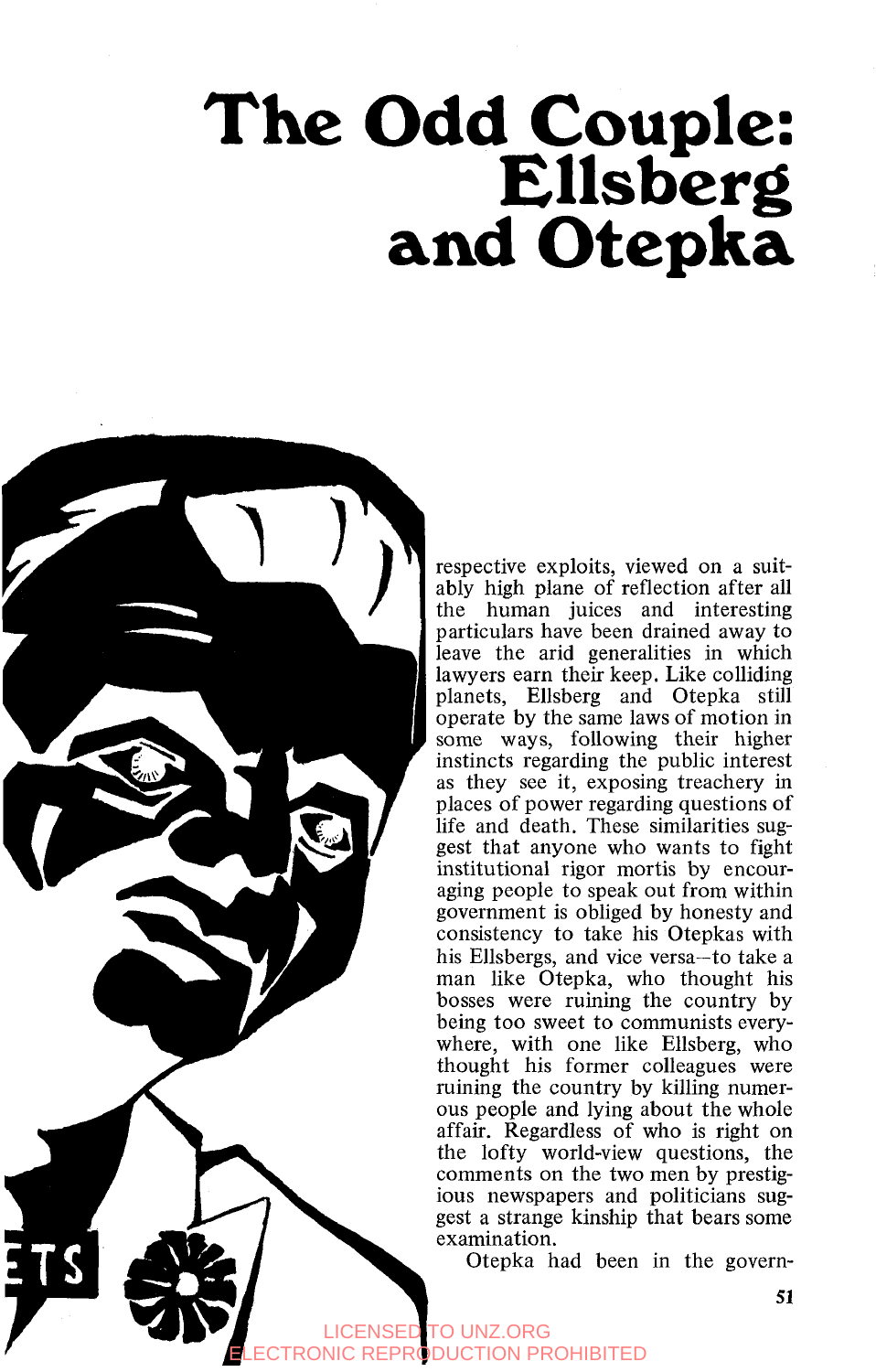ment for 27 years and in the Office of Security for 10 years when he was fired on November *5,* 1963, on charges of "conduct unbecoming an officer of the Department of State." President Kennedy, setting a precedent for dealing with criticism from the right, assuaged a Calley-like tide by announcing that "I will examine the matter myself when it comes time," but he was killed before the review process got underway. It seems that Otepka, described by *Reader's Digest* as a "tall, quiet, darkly handsome man," by *Newsweek* as "a sadeyed, introverted man," and by *The New York Times* only as "stocky," (descriptions indicative of the impact of political position on the eye), had been running afoul of important people in the Kennedy Administration for some time.

In 1955, for example, he had refused to dispense with the formalities of the security clearance procedure for Walt W. Rostow, when Secretary of State Dulles wanted Rostow on State's Committee on Operations. Subjecting Rostow to a full-dress examination of his character was considered an affront to this dignity. When President Kennedy wanted Rostow on the team in 1961, Otepka again refused to waive security proceedings, which, some say, is why Rostow ended up in the White House while Otepka was at State, rather than going through the State security mill. (Apparently Otepka was a bit troubled by the internationalist leanings of Rostow's writings on economic development, hesitant to be taken in by possible ruses like Rostow's "non-Communist Manifesto," *The Stages* of *Economic Growth.* Also, as a professor, Rostow's commitment against communism was suspect a priori. Although subsequent events and the Pentagon Papers were to show that Otepka was dead wrong in his doubts about Rostow, some beneficiaries of hindsight have wished that he had possessed more clout in his efforts to keep Rostow out of the government.)

In addition to the Rostow rebuke,

Otepka had nettled the new administration by locating and firing the State Department employee who had leaked a secret survey of **U.S.** prestige abroad to the Kennedy campaign forces in 1960. The survey, showing a dip in America's international esteem, was used with telling effect by John Kennedy in the campaign to show that the Republicans were blowing things in foreign policy, partly by following what seemed to be a deliberate path toward national weakness. Otepka had also been critical of the lax security procedures for the Cuba desk officers at the State Department, one of whom, William Wieland, was considered by the Republican Party almost single-handedly responsible for delivering Cuba into the enemy camp. Otepka testified before a Senate committee that he had dissented from the decision to clear Wieland without further study of his inner proclivities, and so much stir was created over Wieland that President Kennedy was forced to defend him publicly in a press conference.

Finally, Otepka had refused to waive security investigations for six men of decorum whom Secretary Rusk wanted in 1962 for the Advisory Committee on Management Improvement to the Assistant Secretary of State for International Organization<br>Affairs. The six, which included The six, which included Harding Bancroft, Sol Linowitz, and Andrew Cordier, were chosen to that august and rather useless body to study whether or not American employees of international organizations should be required to pass **U. S.**  security investigations. The issue itself was one of some controversy, spurred on by a letter to *The New York Times*  on July *30,* 1962, that attacked the security regulations as a dangerous legacy of the McCarthy era. The letter came from Leonard Boudin, who is now the chief attorney for Daniel Ellsberg. In any case, Otepka refused to waive security clearances for men who were going to study the need for security clearances, and that kind of zeal to check out the private leanings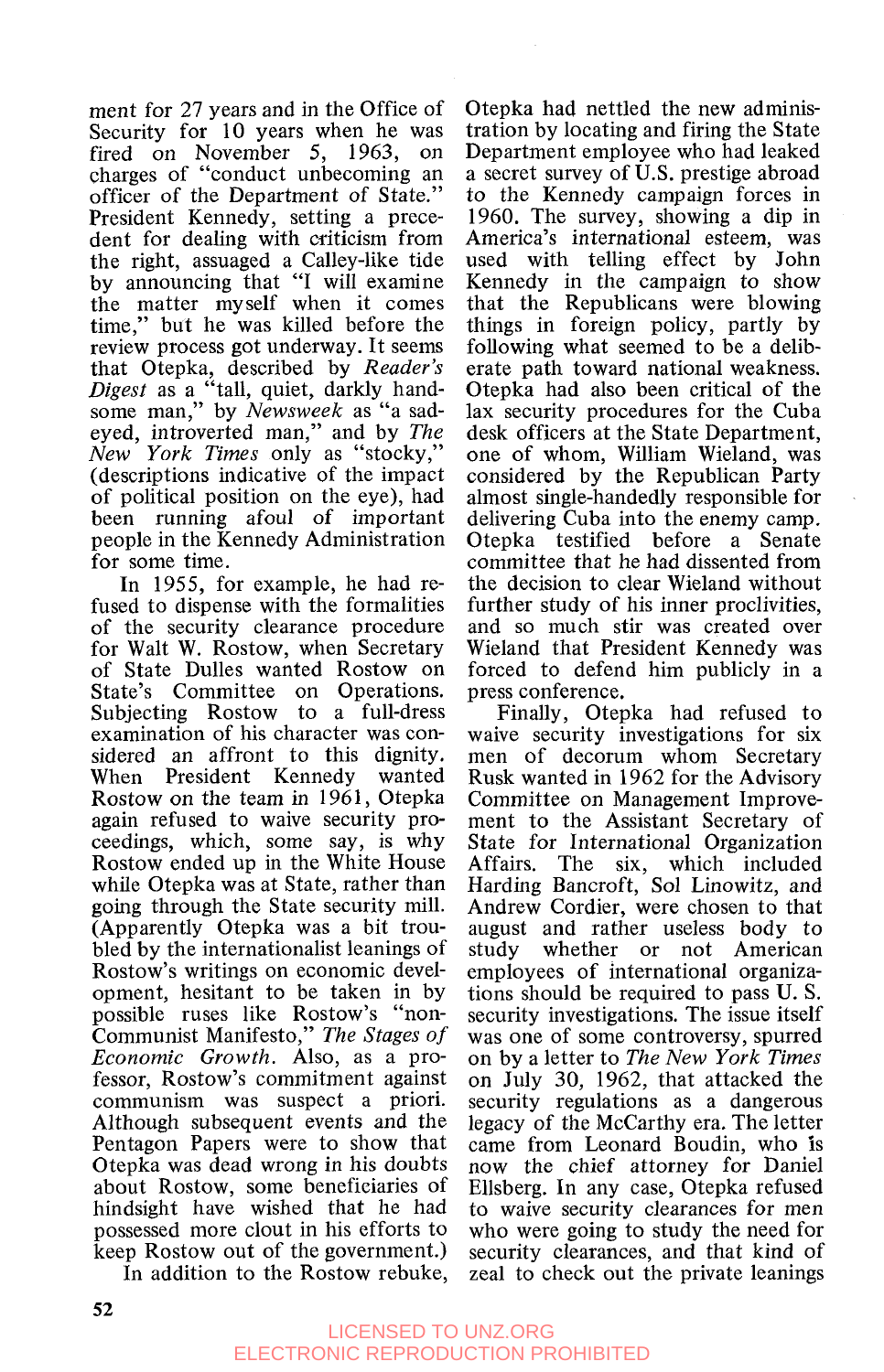of prestigious people had long since aggrieved the Kennedy Administration.

John **F.** Reilly, Assistant Secretary of State for Security, was so intent upon getting rid of his anachronistic subordinate, the John Wayne rough rider on the New Frontier, that he bugged Otepka's telephone and set up an elaborate system of surveillance to catch him in an act of shame that would stand up as evidence for doing him in. Reilly's sleuths scoured Otepka's "burn bag," a receptacle used to mark for instant destruction items like doodle pads and carbon paper and other parts of the afterbirth of state secrets that might leave telltale signs, and finally scored one day when they found classification stamps which Otepka had clipped from classified documents. Thus declassified informally, the documents were being sent by Otto over to old J. G. Sourwine at the Senate Internal Security Subcommittee, where they were used to help surprise and embarrass Otto's bosses regarding how lightly they took the red menace right here at home. The burn bag also contained a used typewriter ribbon, an instant replay of which revealed that Otepka had worked up a primer of questions for Sourwine that he could use to catch State Department officials in factual errors regarding the communist question.

### Otto's Highest Loyalty

When the State Department used the burn bag evidence to fire Otepka, the fireworks and orations began. *The Chicago Tribune* skipped over the classified document problem to define the issue as a test of the principle of patriotism: "There can be no doubt that this case reflects an intention by the Kennedy Administration to conduct a purge of patriots." The Charleston, South Carolina, *News* & *Courier*  agreed: "To reprimand a **U.S.** citizen for doing his duty would be a shame and an outrage." *Reader's Digest* later published an article called "The Or-

deal of Otto Otepka," subtitled, "Why have State Department employees been using tactics of a police state to oust a dedicated security officer whose only sin seems to be loyalty to his country?", which pretty well summed up the conservative presentation of the problem. The police state argument reflects the tactical guideline that it is easier to attack the process by which the opponent operates than the substance of what he says. However, it also bore some risk of the "corner problem," by which people paint themselves into a corner through the hasty use of principles whose future application might haunt them. In this case, the *Digest's* forthright position against a police state was quite risky. It not only made it tougher to argue in subsequent tirades that the State Department was undisciplined and namby-pamby, but it also would require a redefinition of the issues when the wiretapping and surveillance of J. Edgar Hoover came to the fore. Most conservative journals ignored the classification question and the he-broke-a-rule point of view, except perhaps to note in passing that classification was nonsense in general and that Otepka's leakage of secret material did not hurt the national interest anyway, but rather struck another blow against the pinkos in the State Department.

Meanwhile, in the Senate, members surveyed the Otepka affair and concluded that the main issue at stake was, as is so often the case, the dignity of the **U.** S. Senate. Conservative Senator Williams of Delaware remarked that, "In this instance, all that Mr. Otepka was guilty of was cooperating with a congressional committee." Senator Dominick of Colorado thanked Senator Dodd for having "pointed out the very difficult position Senate committees would find themselves in if it continued to be held that the executive branch could prevent any of its employees from coming before Senate committees, either by threatening them with dismissal or by verbally preventing them

### LICENSED TO UNZ.ORG ELECTRONIC REPRODUCTION PROHIBITED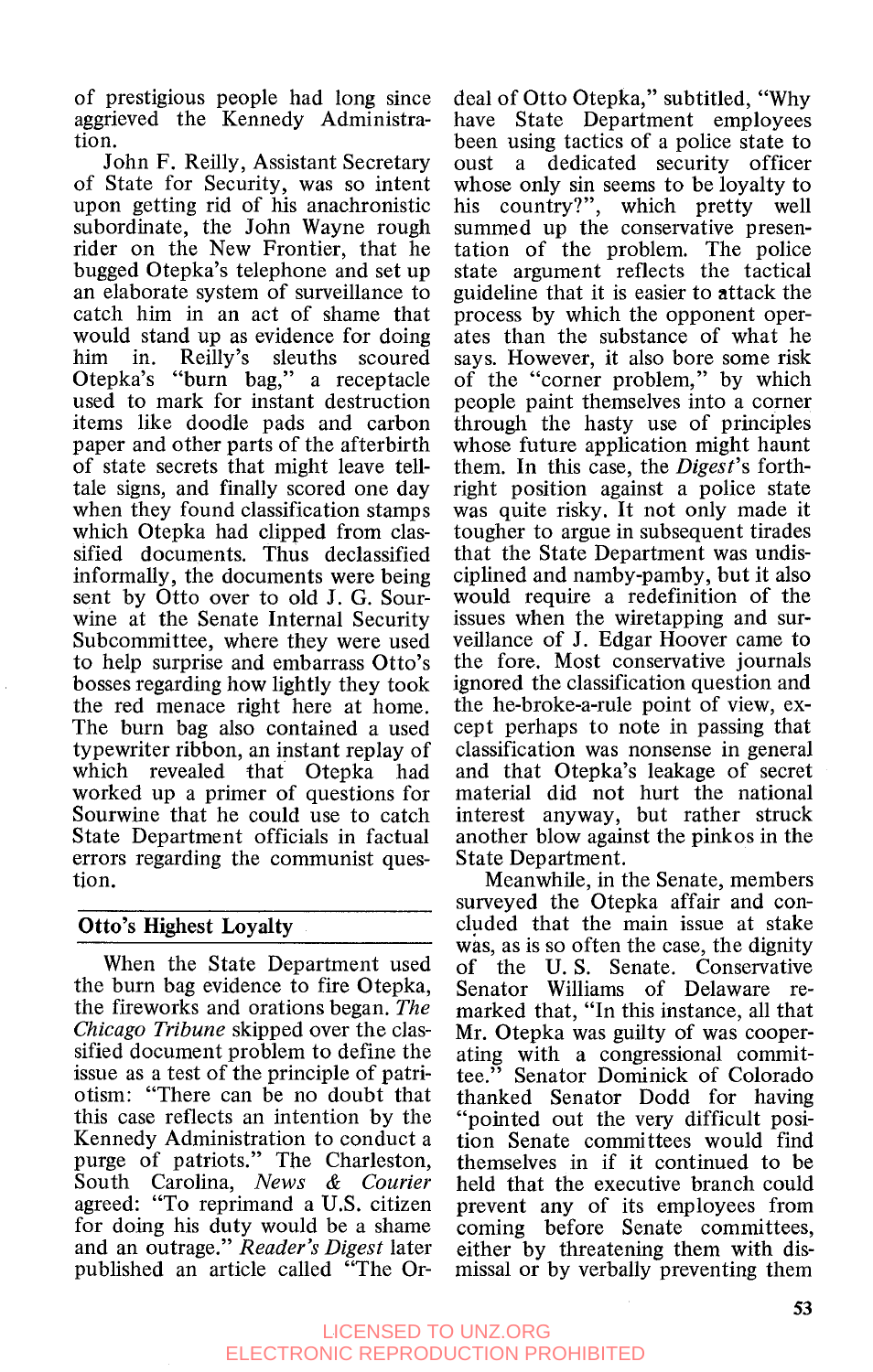from testifying under that threat." Dodd, a foreign policy buff, defined the question in terms of national survival: "If those forces bent on destroying Otepka and the no-nonsense security approach he represents are successful, who knows how many more Chinas or Cubas we may lose?" But Dodd, too, was anxious about the powers of himself and his colleagues, and he entered a long discourse with Senators Strom Thurmond and Frank Lausche on November 5, the day Otepka's dismissal was consummated, which Thurmond climaxed by declaring that the Kennedy Administration's action would "nullify our system of government by tending to destroy the constitutional system of checks and balances." There was no commanderin-chief talk on that day, no talk about how the President's powers were essential to survive in a hostile international environment. The conservatives were safe from the corner problem, however, because the war in Vietnam had not yet begun. The doves in the Senate would not really discover the checks and balances principle until about 1968, leaving the conservatives ample time to switch over to the commander-in-chief line without undue embarrassment.

### **"Orderly procedures are essential"**

The liberals in the Senate were exceedingly mousy about Otepka as the supporters of the Kennedy Administration sought to ride out the storm in public silence. This does not necessarily mean that they were apathetic, for some Otepka supporters claim that there was great pressure to let the Otepka fervor die out like the groundswell for General MacArthur. Clark Mollenhoff, a straight-forward, very conservative reporter for *The Des Moines Register,* made a speech about the obstacles to coverage of the case:

I realize the broad range of direct and indirect pressures brought to discourage a defense of Otepka, for I met most of them at some stage from my friends in the Kennedy Administration. One put it crudely: "What are you lining up with Otepka and all those far-right nuts for? Do you want to destroy yourself?"

There were also the hints that I could be cut off from White House contacts and other high Administration contacts if I continued to push for the facts in the Otepka case.

Liberal newspapers made slightly more noise in the dispute than their compatriot senators, and their editorial writers swept aside all the chaff about higher loyalty and patriotism and the dignity of Congress to focus on the principles at stake, with a fixity that is born of discipline. *The Washington Post,* for example, zeroed in on the law and order question, following the rule that it is always best to attack on matters of procedure: "For all of Senator Dodd's sputtering, he must know that what Otto Otepka did was not only unlawful but unconscionable as well. Mr. Otepka certainly knew this himself-which is no doubt why he did it covertly instead of candidly. He gave classified information to someone not authorized to receive it." *The New York Times* took a similar line, with slightly greater emphasis on propriety: "The disturbing aspect of the case is that both Mr. Otepka and members of the Senate subcommittee have defended their<br>actions on grounds of 'higher loyalty' ... Orderly procedures are essential if the vital division of powers between the legislative and executive branches is not to be undermined. The use of 'underground' methods to obtain classified documents from lower level officials is a dangerous departure from such orderly procedures.'

The liberal press also used words like "controversial," "McCarthyism," "tattle," and "infidelity" as often as possible in connection with Otepka's name. This strategy, following from the rule that it is often useful to adopt your opponent's principles and turn them back on him in verbal counterinsurgency, amounted to McCarthyism turned on its head, as Marx did to Hegel, or guilt by association with McCarthy. Thus, when Otepka de-

### LICENSED TO UNZ.ORG ELECTRONIC REPRODUCTION PROHIBITED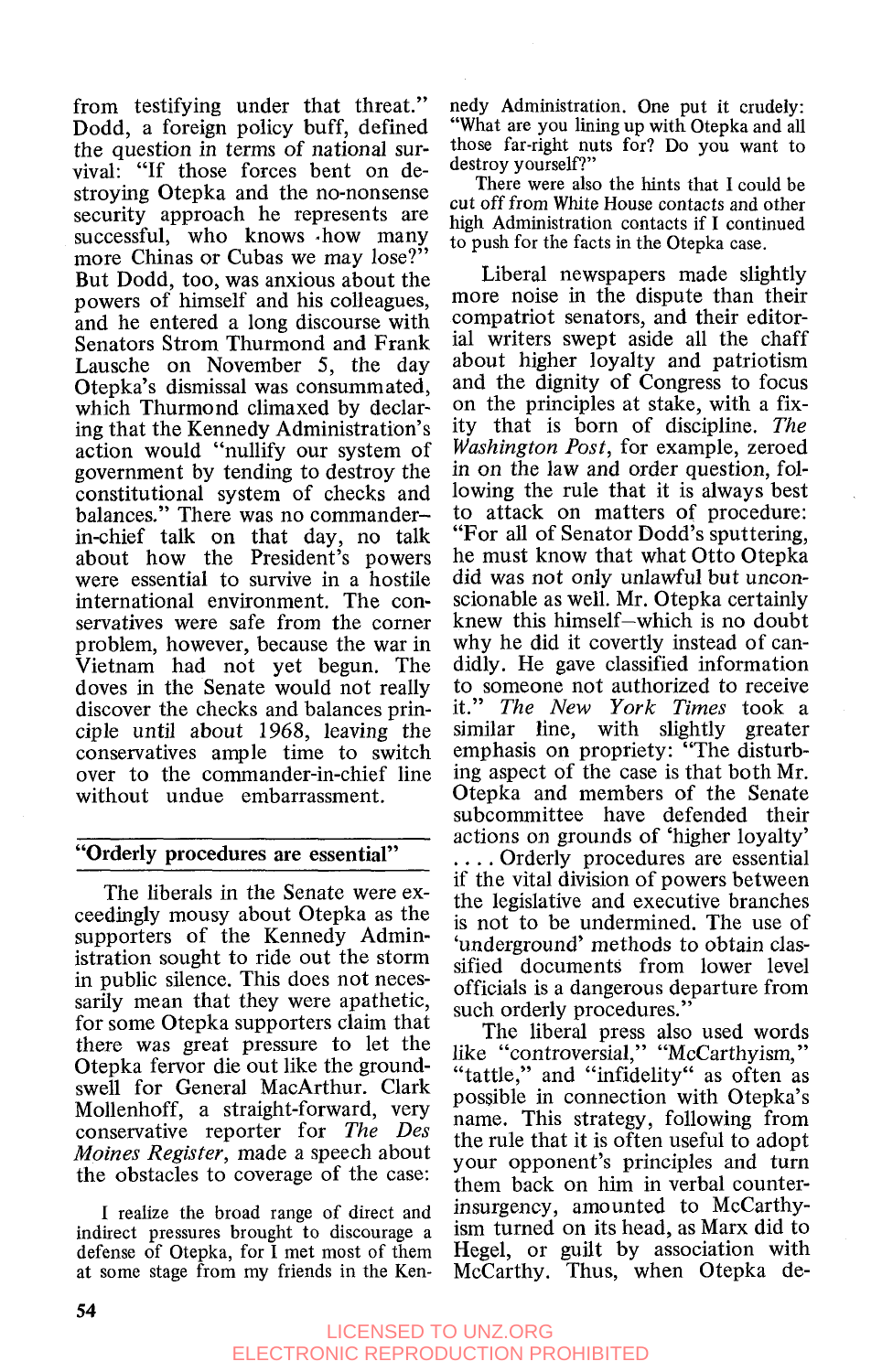fended himself by citing the government employees<sup>3</sup> Code of Ethics (which charges employees to place loyalty to conscience, country, and the "highest moral principles" above "loyalty to persons, party or government department"), the *Washington Post* news story stated that "the last time that issue was raised with public prominence, it was raised by Senator McCarthy in sweeping form...." A<br>New York Times story by Neil *Times* story by Neil Sheehan in 1969 continued this theme of the beat-them-at-their-own-game campaign: "The enthusiastic pursuit of 'subversive elements' in the government loosed by the late Senator Joseph McCarthy slowed to a desultory walk in later years, but Mr. Otepka. . . did not change.'

### **"His** trained jackal, Jack Anderson"

Otepka returned to the public light in 1969, when President Nixon made good on his campaign promise to review the case "with a view to seeing that justice is accorded this man who served his country so long and well." The Subversive Activities Control Board seemed like an appropriate resting spot for a seasoned personnel sniffer, who could spend the rest of his days perusing political groups for loyalty blemishes. Actually, the SACB was a secondary choice for Otepka, who really wanted to go back to the State Department but was frustrated in his desire by Secretary of State Rogers, who did not want him. Senator Dirksen, claiming Otepka as a constituent and an ideological brother, suggested the SACB spot and went to work with the other conservative senators to give the board and its \$36,000-a-year members something to do. They knew that Otepka would be an additional burden in the annual battle with the liberals over the fact that the SACB members are so inert that they appear strikingly like welfare recipients, at ten times the poverty standard.

The task of selling Otepka himself was undertaken with the old principles of patriotism and higher loyalty. In the Senate, the four hoariest members of the Judiciary Committee -Eastland, McClellan, Dirksen, and Hruska-assembled for a confirmation hearing to pay homage to the SACB nominee. "You have been punished because you attempted to protect your country," said Chairman Eastland to Otto, and the four senators respectfully declined to ask the witness anything other than his name.

And Senator Dodd, now deceased, led the fight on the floor of the Senate and helped organize Otepka Day, on which patriots around the nation celebrated his resurrection. Every time Senator Dodd took the floor to wax eloquent about Otepka's higher mission against international communism, he represented the largest collection of loyalty contradictions ever assembled in one place-a intersection of passions on the morality of exposure. For since Dodd had first praised Otepka for exposing the State Department with pilfered documents and denounced the State Department for

### **BACK ISSUES**

For readers and libraries who wish to purchase back issues of **The Washington Monthly,** the following are available at \$1 each:

| June      | 1969 |
|-----------|------|
| July      |      |
| September |      |
| October   |      |
| Mav 1970  |      |

**June 1970 October September November December May 1970 All 1971 issues** 

(We're sorry-all other issues are sold out.)

**Send \$1 for each copy to:** 

**Back Issues The Washington Monthly 1150 Cohnecticut Ave. N.W. Washington, D. C. 20036**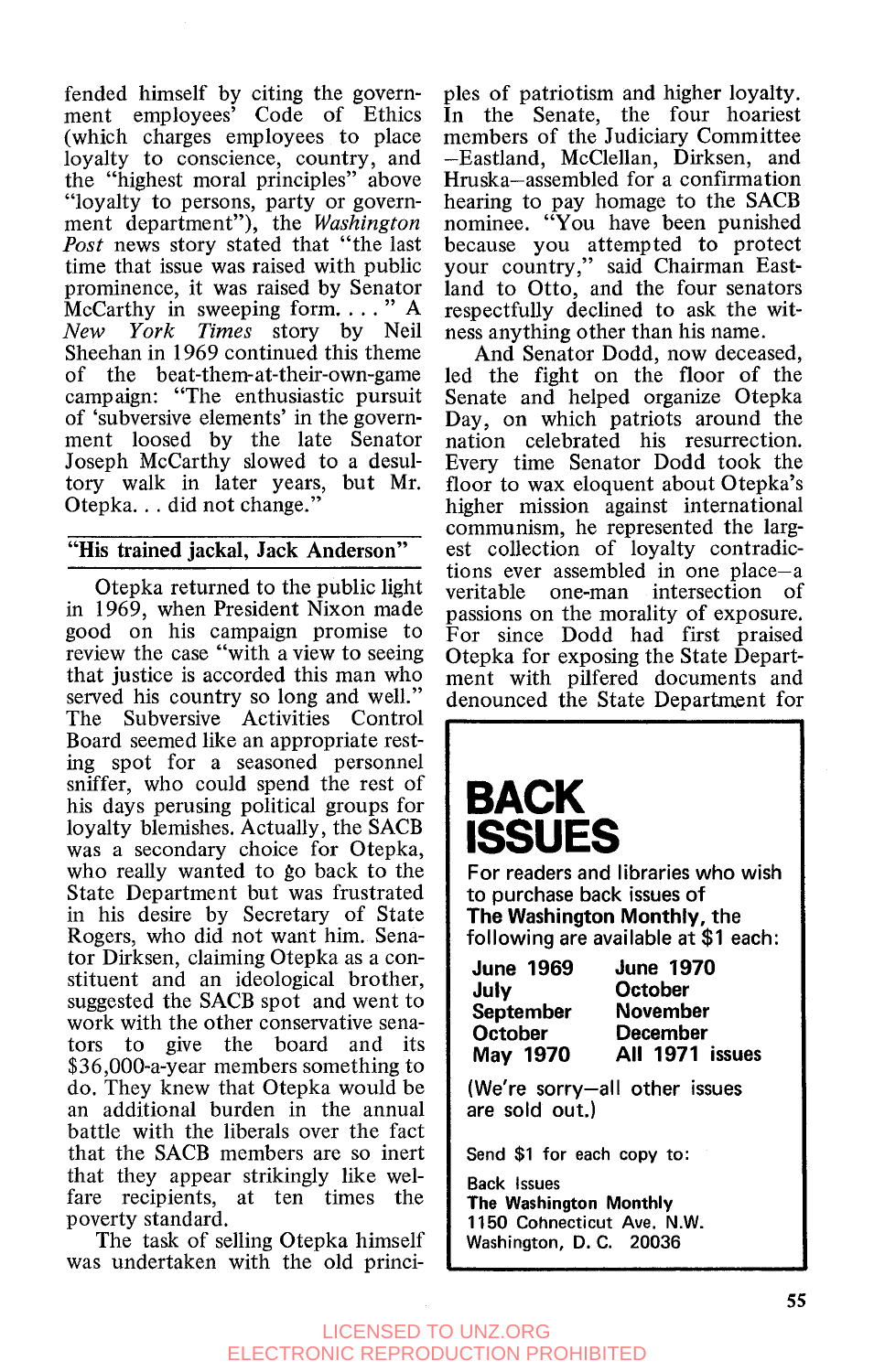firing the higher patriotism of Otepka, Dodd himself had been exposed for pocketing campaign contributions and<br>other financial misdealings. While other financial misdealings. Dodd praised the patriot who exposed corruption in the State Department, he fired the infidel who exposed corruption in himself-his administrative assistant of 12 years, James Boyd. Boyd's medium of exposure, the Drew<br>Pearson/Jack Anderson column. Anderson column. decided to switch in the Otepka affair -exposing the exposer, Otepka, because of his leanings to the right. In this vortex of half-hero, it was not surprising that Dodd would resort to arguments tinged with the *ad hominem,* "The press campaign against Otto Otepka has been spearheaded by Drew Pearson, the lying character assassin and his trained jackal, Jack Anderson.'

In the end, however, Dodd regained the lofty, joined by the honey tongue of Senator Dirksen-who read to the Senate a moving letter from Mrs. Otepka, describing the hardships the family had faced since Otto had been demoted in 1967, while his dismissal was still being appealed, to a \$15,000-a-year job that was so "demeaning" that Otto protested by taking a leave without pay and forced her to go to work to support him. What is \$36,000 for a patriot, asked Dirksen and Dodd of their fellow senators, and the two crusaders went to their graves knowing that the world would be better with Otepka on the SACB. Otepka, for his part, called the Senate confirmation "my vindication," and a well-deserved one to boot, because as he later wrote, "I have disagreed only with those who quarrel with the truth. I shall continue to disagree.''

### **Nailing Down** the Case

The vindication did not come easily, for during the period when Senate confirmation was pending, *The New York Times* practiced an enthusiastic brand of beat-them-at-their-owngamism. Reporter Neil Sheehan was

dispatched to check up on Otepka's acquaintances, and began his April 4, 1969, story as follows: "A fund with John Birch Society ties has paid about 80 per cent of the \$26,500 in legal costs incurred by Otto F. Otepka in his four-year fight to win reinstatement as the State Department's chief security evaluator." The story went on to pin down Otepka's "ties" to the Birchers by declaring that "last summer he attended the four-day annual God, Family, and Country rally in Boston, organized by Birch Society leaders." Sheehan also tracked down James M. Stewart, chief fund-raiser of the American Defense Fund, which channeled money to Otepka's lawyers. Stewart looked and acted like a Bircher, although Sheehan wrote triumphantly that he "would neither affirm nor deny whether he was a member of the Birch Society," saying, like Pete Seeger, "I am not answering that question because it is irrelevant." Beyond such waffling on the affiliation question, Stewart further hanged himself with his reading material, because Sheehan found out, after a hard-nosed inquiry, that "he does subscribe to a number of Birch Society publications."

Having established that Otepka's legal defense was being solicited by a man who might as well have been a Bircher, if he were not in fact a bona fide one, and that Otepka himself was hanging around in right wing crowds, the editorial board of *The New York Times* concluded that Otto was ineligible for membership on the SACB. According to the April 8, 1969, editorial, "The disclosure that Otto Otepka received \$22,000 from a fund with extreme right-wing associations should be enough to kill his nomination to<br>the Subversive Activities Control Activities Control Board. After this, senators of conscience cannot vote to confirm Mr. Otepka in a \$36,000-a-year job, where his work, if any, will be to judge the loyalty of American citizens and organizations. "

Rather than taking the political view that the whole SACB concept is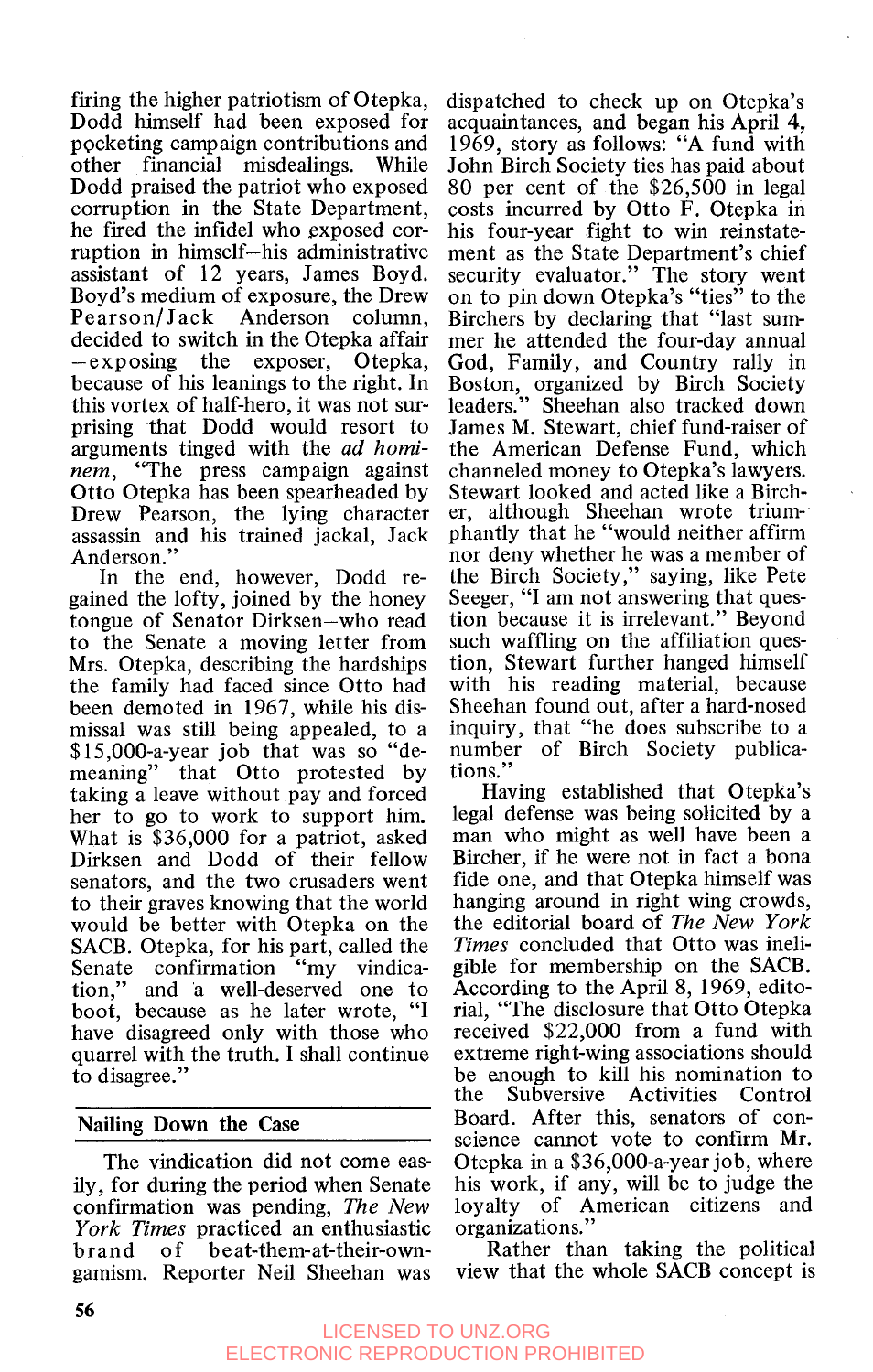unconstitutional and therefore should not be supported-or the resigned view that the SACB is a useless bit of welfare, doing nothing, but that it was a shame for the President to use his discretion to appoint, in the *Times'*  view, a schmuck like Otto-the editorial rested its case on the assertion that Otto was too tainted to do the job right as a subversive-hunter, and that a neutral mainstreamer would be more efficient. The *Times* thus ventured onto the turf of subversivehunting and declared Otepka ineligible by the very standards the SACB uses to ferret out dangerous organizations.

An average newspaper might have rested its case there, but fortunately the *Times* is not an average newspaper and therefore was possessed of a "wait a minute" person on the board-

the long view of responsibility. Apparently, such a person noticed that the Otepka editorial might look like McCarthyism to some readers, and told his colleagues that such an impression, left uncorrected, would be detrimental to the *Times'* historical commitment against Joe McCarthy's methods. So the argument was sealed with the addition of the following mop-up paragraph :

The far right doubtless will cry "guilt by association," the charge made long ago by civil libertarians against the likes of Mr. Otepka, but there is a crucial difference here, Mr. Otepka's link to Birchites is no youthful indiscretion of many years ago but an activity carried on as recently as last summer.

Thus, the editorial board took the precautionary measure of protecting its flank against charges of McCarthyism by recalling the best case against old Senator Joe-the telling point about the unfairness of using "youthful indiscpetions" that the *Times* itself had once made-and beating it down. This done, the *Times* had at least as strong an indictment against Otepka as McCarthy would have had against his victims if he had not ruined it all by rummaging through their old college notebooks.

The fact that Otto's sins did not fall in the "youthful indiscretion" category probably did carry some weight with a liberal readership-with people who remembered going to the verbal barricades for Alger Hiss and others like him over whether their doings on the left were permanent blemishes of character or merely the wanderings of callow youth. Those people who (perhaps for tactical reasons) had said that what was really wrong with Joe McCarthy was his reliance on outdated evidence, his once- a- subversive-alway s-a-subversive line, would be relieved to learn that Otepka, unlike Hiss, was still at it. "As recently as last summer," concluded the *Times,* in an apparent reference to the God, Family, and Country rally that Sheehan had uncovered. (Some sources suggest that the freshness of Otto's blight could have been established also by the subscription dates<br>on James Stewart's magazines.) on James Stewart's magazines.) Anyone who bought all of McCarthyism except for the Senator's attacks on people for what they did in the past would be sympathetic to disqualifying Otto from the SACB for associations that persisted well into his maturity.

### **"His peculiar infidelity"**

After Sheehan wrote another story for the Sunday *Times* on April *20,*  emphasizing Otepka's right-wing associations and his likeness to a bureaucratic version of Joe McCarthy, Sen-Strom Thurmond strode to Otto's battlements by declaring on the Senate floor that the *Times* had deliberately smeared Otepka. He charged that *Times* executive editor Harding Bancroft had commissioned the Sheehan investigation in order to get even with Otto for vexations caused back in 1962, when Bancroft was examined for loyalty before going on the Advisory Committee on Management Improvement to the Assistant Secretary of State for International Organization Affairs, or ACMIASSIOA. The *Times* had no

### LICENSED TO UNZ.ORG ELECTRONIC REPRODUCTION PROHIBITED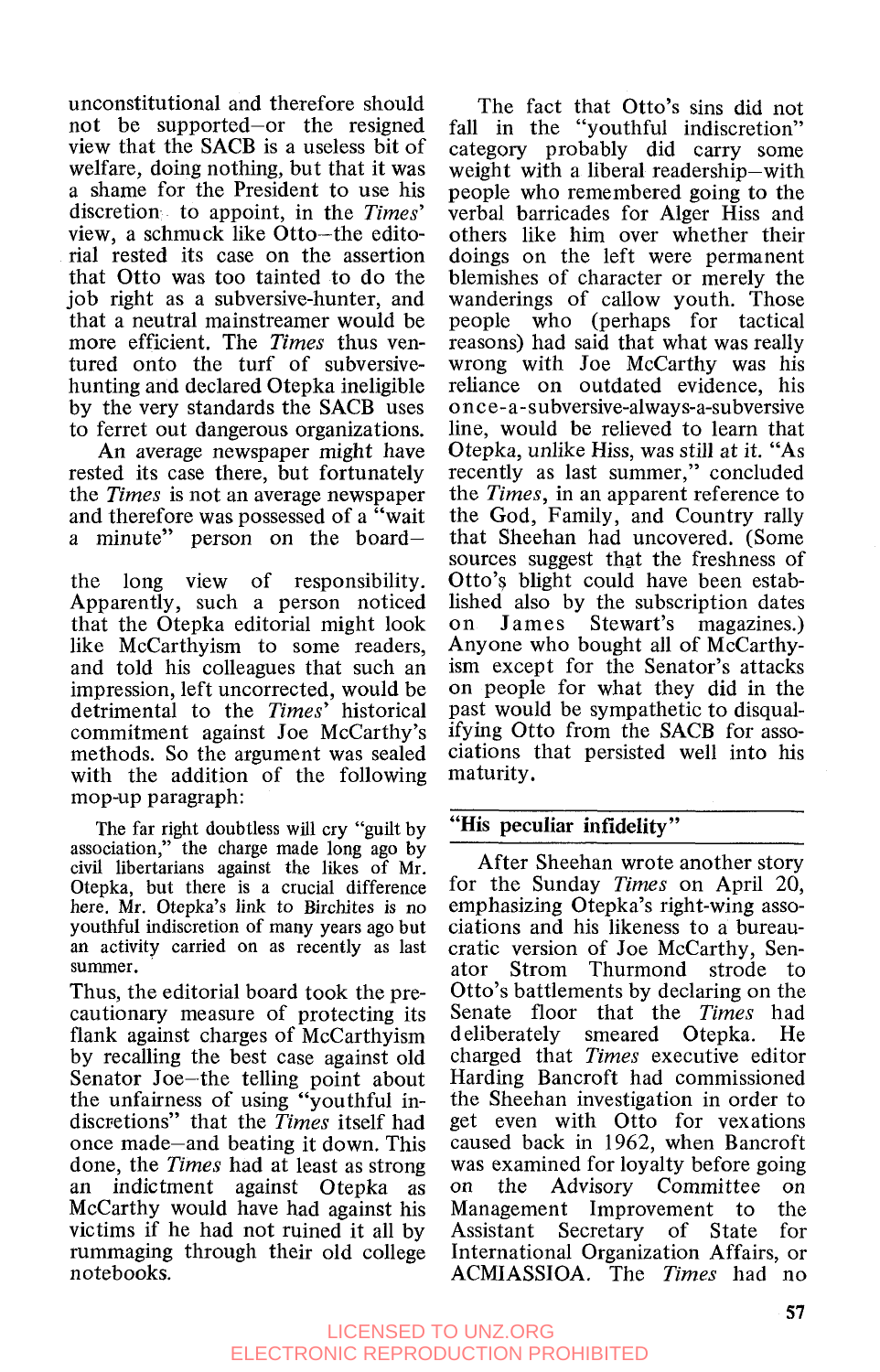comment on this counter-smear, holding to its position that its interest in Otepka sprang from the logical force of the youthful indiscretion editorial.

Whatever the motivation behind the Sheehan articles, their caught on in the Senate, culminating in Senator Stephen Young's speech against the Otepka nomination on June 24, minutes before the vote. Senator Young avowed that James Stewart, who raised money to give to Otepka's lawyer to use in Otekpa's defense, had, on June 16, 1969 "attended a fund-raising party at the home of Julius W. Butler.. . an admitted fund-raiser for the John Birch Society and active in several John Birch front organizations. . . . The guests at Mr. Butler's home last week included Robert Welch, founder and head of the John Birch Society, who spoke at length spewing forth the usual John Birch lunatic obsessions. Mr. and Mrs. James Stewart, I am told, were in charge of the refreshments that were served at the meeting and were introduced to the crowd and received with applause."

All this failed, and the Senate confirmed Otepka by a vote of 61 to 28. *The Washington Post* emphasized the fidelity question in its editorial lament: "Otto Otepka's long and unfaithful service to the State Department certainly entitled him to some reward from those on Capitol Hill who were the beneficiaries of his peculiar form of infidelity." *The New York Times,* as is its custom, focused on the who-are-you question to bewail Otto as a "living symbol of some of the worst days of the McCarthy-McCarran era."

### **The Ellsberg Reverse**

Two years after his investigation of Otepka, Neil Sheehan was ensconced in a New York hideaway as head of a *New York Times* writing team that prepared stories based on the topsecret Pentagon Papers-slipped to the *Times, The Washington Post,* and

other parties by Daniel Ellsberg. Rather than investigating the left wing associations of Ellsberg (such demented pariahs as Noam Chomsky, SDS leaders, the staff of *The Harvard Crimson,* and the editors of *The Washington Monthly),* or noting the glazed-eyed, Martin Lutherish manner in which Ellsberg had been starting speeches by confessing himself as a war criminal, Sheehan stuck to the material at hand and exposed the deceptions perpetrated by Ellsberg's former bosses. It is possible that Sheehan's views on classified material had changed over the two years since 1969, as had his views on the war in Vietnam. **As** late as 1967 Sheehan had described himself as only half way along the path from war support to war opposition in a *Times* magazine article entitled "No Longer a Hawk, But Not Yet a Dove." By 1971, he had progressed far enough to write a piece in the *Times* speculating on the possible criminality of people behind him on the path, and this progress helped both Sheehan and Ellsberg decide that the classified document issue paled in significance compared with the overriding injustice of the war.

Of course, the decisions regarding publication of the Pentagon Papers were not made by Sheehan, but by the management of the *Times* and the other papers involved. By 1971, the editors of the *Times* had decided that the real issue involved in the exposure of classified documents was not orderly procedures, but the people's right to know as embodied in the freedom of the press. **A** June 15 editorial in the *Times* stated that the paper felt it had an obligation to publish the Pentagon Papers "once these materials fell into our hands." The *Times,* almost as disposed to see conflicts in light of its own powers as the Senate is likely to see them turning on Senate dignity, defined its position so narrowly that it left Dan Ellsberg out in the cold. Rather than presenting the Pentagon Papers as a joint venture between Ellsberg and the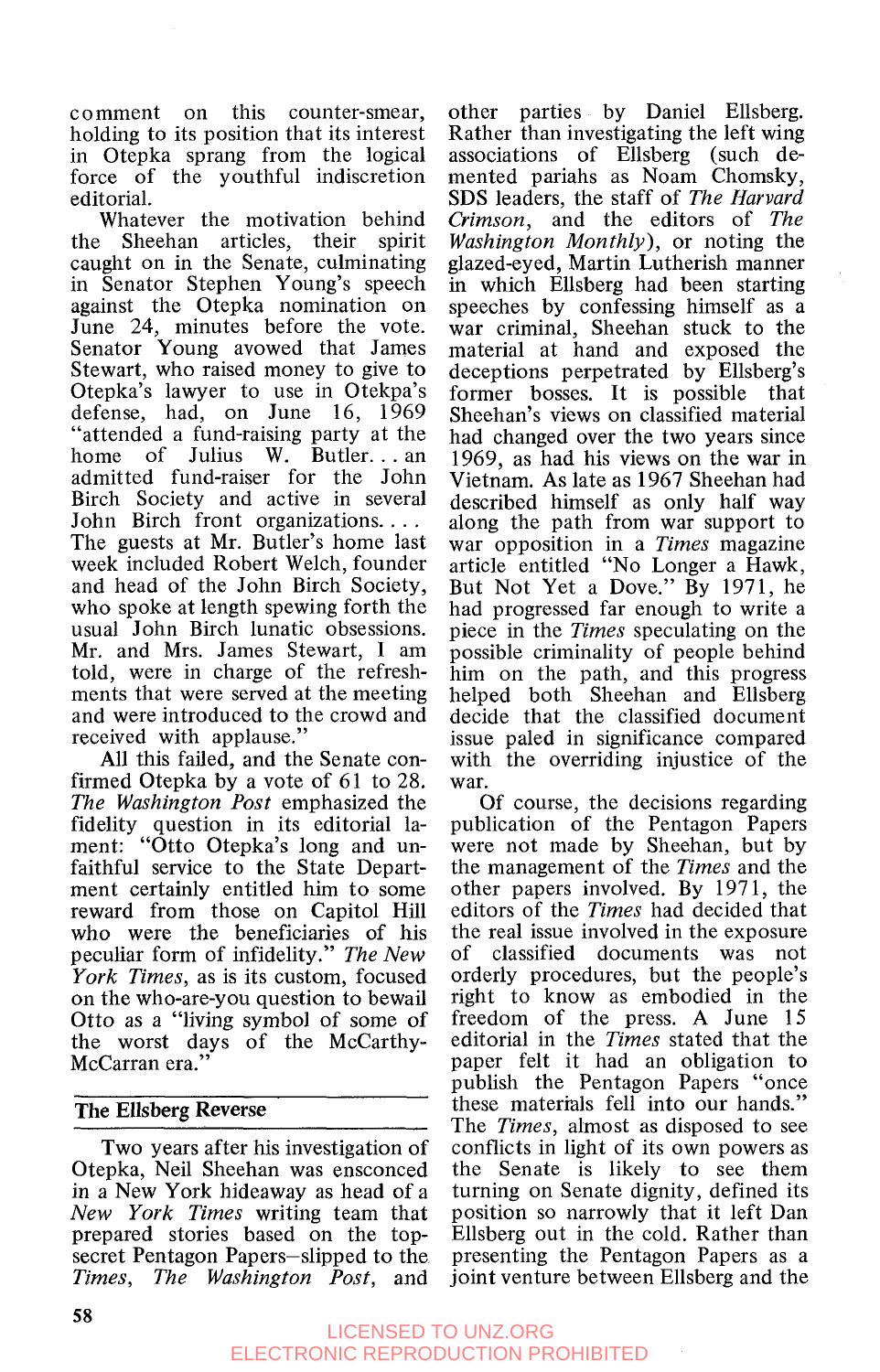newspaper, the *Times* argued that retribution for "declassifying" Pentagon Papers was a matter between Ellsberg and the government. The *Times* took responsibility for the papers only when they fell on its doorstep out of nowhere, after which their news value required publication. (There is considerable circumstantial evidence that the *Times* was not as passive in the matter as it implies.)

The *Times'* forthright exposition of press duties in matters hot enough to be classified must have convinced Otto Otepka that *he* could in the future slip classified documents to *The New York Times* and expect to see them published. He must have been heartened by the *Times'* objectivity-by the fact that the editors took no overt political or moral position regarding why the war papers should be read in spite of their classifications, and that there was no editorial at all on the war series until the government stupidly tried to suppress it and introduced the freedom of the press question. The editors then said that the people should have a chance to read the papers, that neither the government nor the press should stand in the way of such fireside enlightenment, and that no one but the people can really tell what they mean. Otto must have reasoned that the people could also decide what his documents meant-that they could supply the poltical judgment if the press would only give them the chance, as the *Times* said it should.

Of course, Otto is no fool at \$36,000-a-year, and he might have concluded that the *Times'* opinion on the war really did have something to do with its willingness to publish the Pentagon Papers, despite appearances and circumstantial evidence to the contrary. He might have guessed that the *Times* would not have published material like the Pentagon Papers in 1961, 1968, or even in 1969 when he joined the SACB. Even so, the newspaper's changing views on the war would also help get Otto exposure. His previous efforts to sully the

reputations and political judgment of war criminals like Walt Rostow and McGeorge Bundy had not been appreciated at all, but the *Times*  seemed to have come around enough on the war that it would go for a batch of documents on such men now. Both the *Times'* increasing readiness to examine the doings of war criminals and its agnosticism<br>about the actual meaning of the the actual meaning of the Pentagon Papers should logically work in Otto's favor-and get his documents at least in the back pages. Nevertheless Otepka must fear lest the strictures about orderly procedures reappear, rising ever above the freedom of the press to leave him out in the cold again.

Despite apparent abandonment by *The New York Times,* the need for orderly procedures was identified as the central issue in the Pentagon Papers controversy by such newspapers as the Richmond *Times-Dispatch.* This journal, which had been all courage and patriotism and Paul Revere when Otto was riding, might well have dipped into *The Washington Post's* clipping file on Otepka for its editorial on Ellsberg: "If each clerk, administrative assistant, or under secretary could ignore departmental policy and decide for himself how information should be classified, nothing would be safe." Senator Gordon Allot, a supporter of Otto, chimed in with his attention similarly focused on the rules, as he felt they should apply to *The New York Times:* "The point is that the *Times* has neither the right nor the duty to decide which classified documents should be classified in which way."

The State Department has been one of the few bastions of consistency in the Otepka and Ellsberg matters, opposing both men on the procedural grounds of loyalty and classification rules. But while the State Department has seen both the Ellsberg and Otepka cases through a monocle, most of the rest of us have been so wall-eyed on the matter that we have seen no par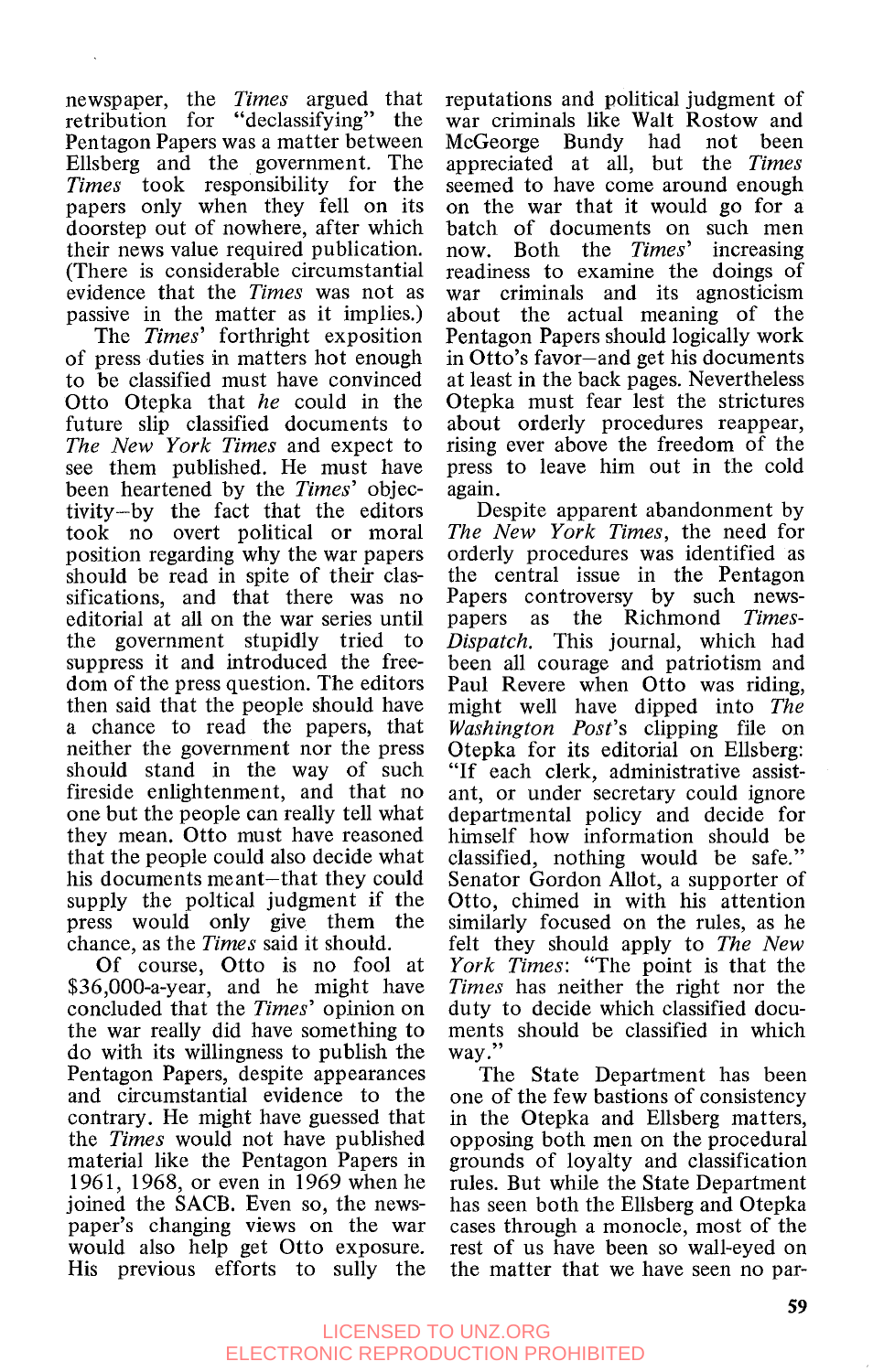allel between them at all. When columnist Carl Rowan suggested that Otepka was "a sort of Daniel Ellsberg in reverse," most of his readers were shocked at the connection proposed, even a reverse one. One reader, Otto Otepka, scoffed at such **a** kinship in an interview with UPI reporter Marguerite Davis, who wrote that guerite Davis, who "Otepka said he gave no classified documents to newspapers but merely provided senators, at their request, with information to support his own sworn testimony." Thus, even Ottoconvicted by *The New York Times* on a technicality-distinguishes himself from Dan Ellsberg on a technicality, and a misleading one at that since part of the "information" he gave the senators was a batch of classified documents.

### **Fiddling Over Rules**

It is highly ironic that the cases of these two men, whose purposes are so far apart ideologically that it is dangerous to suggest a similarity at any level, have been argued on virtually interchangeable principles. None of them-the Senate's right to know, the people's right to know, freedom of the press, orderly procedures, or national security-went to the heart of the matter. Both men made an essentially moral choice, much like the civil rights sit-ins, to take a specifically illegal step in order to dramatize an injustice that they felt transcended the classification system. Otepka thought the classification system was important, but that the Administration's spinelessness in the Cold War was more important. Ellsberg thought the classification system was important (which is why his decision produced such personal anguish), but that the history of the Vietnam war was more important in its lessons about the past and the nature of the war. Both men made their decisions in the midst of ethical conflict, and any evaluation of them demands that you take a position on why that stand is or is not worthy of

support. In other words, given that it is possible for something to be important enough to transcend the classification regulations, you have to make a political judgment about the purposes of Otepka and Ellsberg.

It is well for those of us who support what Ellsberg did-because the Pentagon Papers changed some minds on the war-to keep the Otepka episode in mind. Thinking of his arguments and the furor around him should keep people from being opportunists in debate-from latching on to the arbitrary rules that pop up here and there, like prairie dogs, around any such controversy. These rules, and the sonorous platitudes that editorial writers and politicians trumpet in their names, provide ludicrously poor guidance in evaluating as serious and complex a matter as the Pentagon Papers. By themselves, the rules make an ungrounded compass, each one pointing east for Ellsberg and west for Otepka, in a spectacle that is nearly comic in the conviction people work up over principles like orderly procedures.

Arguing in support of Dan Ellsberg on the basis of the obvious weaknesses in the classification system is shaky because it runs headlong into opposite impulses regarding Otepka. But more importantly, such an argument misses the point. It is like speaking out for a sit-in because of improprieties in the disturbing-the-peace laws, when the real issue is race. Whatever positive force there is in what Ellsberg did comes from the nature of the war and what the Pentagon Papers say about the war-from political and moral issues that have no simple ground rules. When the debate strays from that central question, it loses both its passion and its logic, leaving a dusty bag of rules that Otto Otepka can use just as well. When the discussion centers on personalities and sideline skirmishes, it makes fewer converts for the antiwar message of the Pentagon Papers and Ellsberg, and thus detracts from what he is trying to accomplish, **<sup>w</sup>**